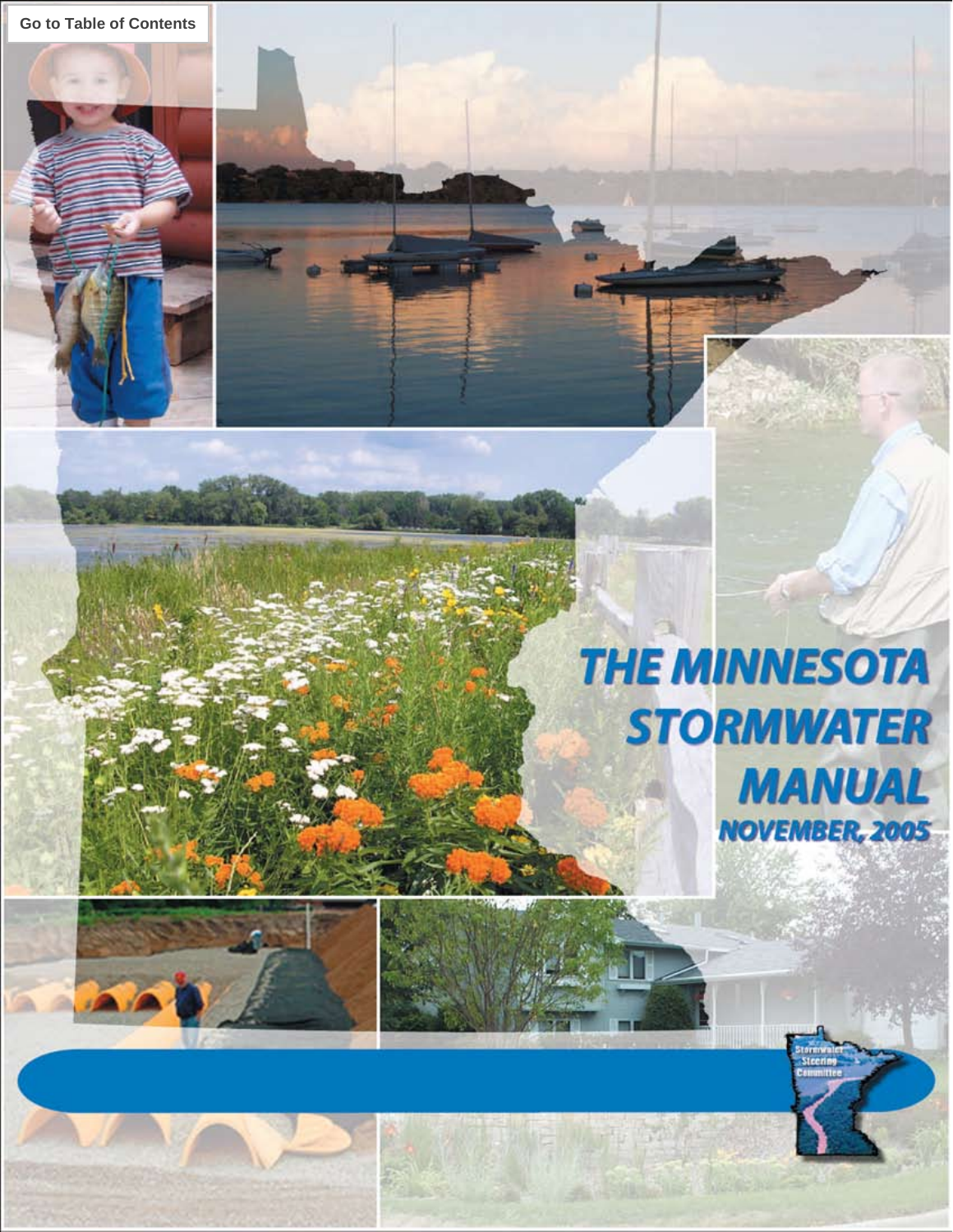#### *E. Landscaping*

Many of the previous practices could also be included in a general category that stresses the importance of stable landscapes with native vegetation. In many respects, this is LID/BSD with an added emphasis on structuring the land surface to handle moving water from impervious surfaces. Routing water to low-lying (sump) areas where it can soak in, placing planter boxes or grated inlets for watering trees, and contouring slopes to reduce runoff velocity are all variations on the landscaping theme.

Tying low impact drainage features together via corridors or designed natural treatment trains can further enhance overall site volume reduction by creating a string of reduction possibilities.

| <b>Table 3.1 Volume Reduction Practices</b> |                                                |                                                                                                                                            |                                                                                                           |  |
|---------------------------------------------|------------------------------------------------|--------------------------------------------------------------------------------------------------------------------------------------------|-----------------------------------------------------------------------------------------------------------|--|
| <b>Process</b>                              | BMP*                                           | Comments                                                                                                                                   | <b>Location in Manual</b>                                                                                 |  |
| Storage                                     | Rain barrel/cistern                            | Small-scale runoff collectors<br>keep water around for later<br>re-use or slow release                                                     | Chapter 12, Runoff<br><b>Volume Minimization</b>                                                          |  |
|                                             | Rooftop (green roof)                           | Storage on a roof prevents<br>water from leaving the site;<br>combining with vegetation<br>(engineered green roof)<br>makes it even better | Chapter 12, Runoff<br><b>Volume Minimization</b>                                                          |  |
|                                             | Wetland/pond storage                           | Combination of standing<br>water surface and vegetative<br>root exposure yields dra-<br>matic volume reductions                            | Chapter 12, Pond and<br><b>Wetland BMP</b> sections                                                       |  |
| Conveyance                                  | Vegetated swale                                | Provides water a chance to<br>soak into the ground and<br>be filtered as it flows                                                          | Chapter 12, Biore-<br>tention BMPs                                                                        |  |
|                                             | Filter strips/buffers                          | Variation on vegetated swale<br>with side slope protection                                                                                 | Chapter 12, Temporary<br><b>Construction Erosion</b><br><b>Control and Bioreten-</b><br>tion BMP sections |  |
| Landscaping                                 | Low impact develop-<br>ment/better site design | Includes such things as<br>scattered bioretention,<br>shared pavement; native<br>or prairie plantings                                      | Chapter 4                                                                                                 |  |
|                                             | Bioretention (rain<br>gardens)                 | Exposes runoff water to plant<br>roots for uptake; can be under-<br>drained and still effective                                            | Chapter 12, Biore-<br>tention BMPs                                                                        |  |

\*Note that some BMPs occur in more than one reduction practice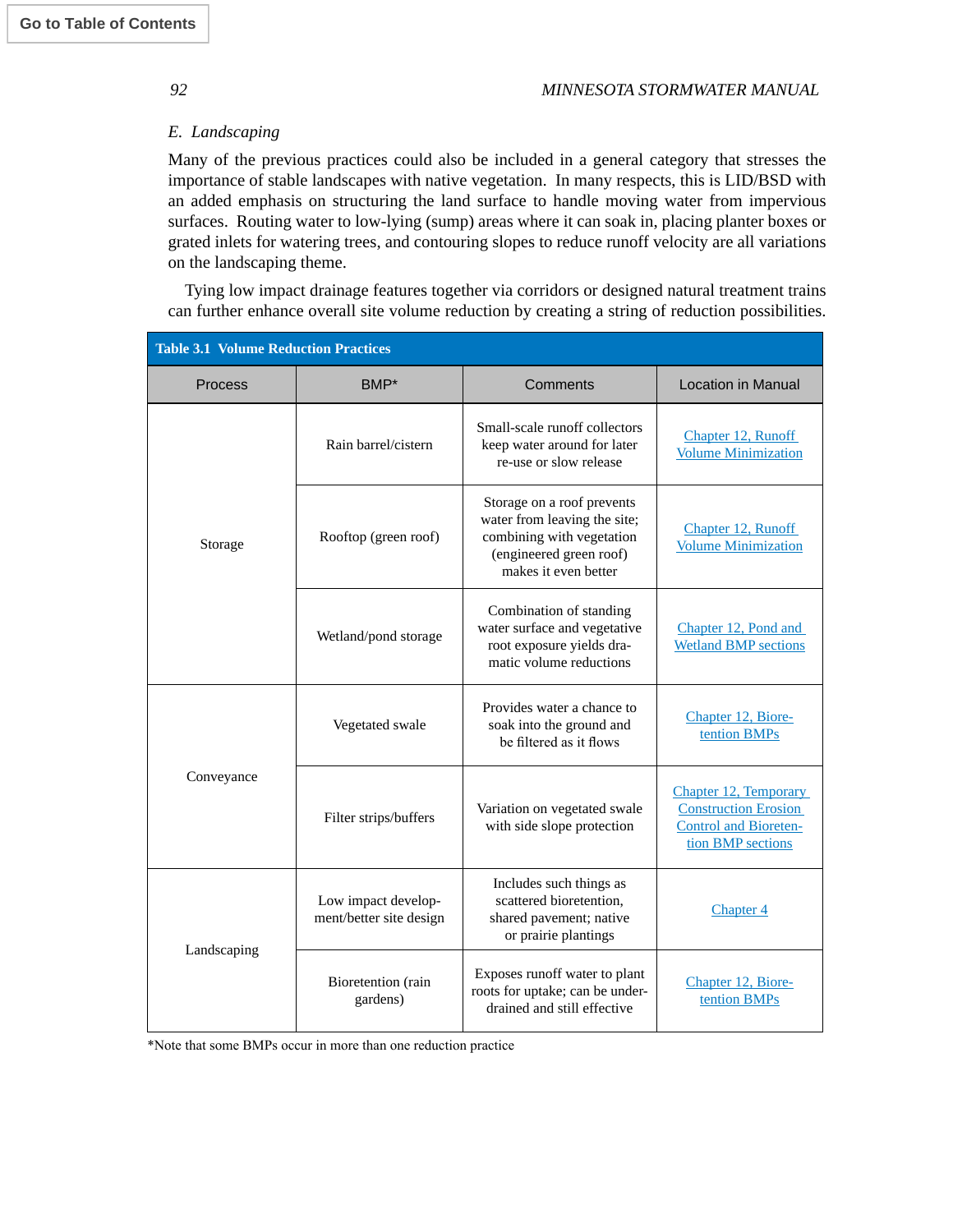## **Chapter 12-1**

## **Pollution Prevention Fact Sheets**

*This chapter contains residential, municipal, industrial and commercial pollution-prevention fact sheets*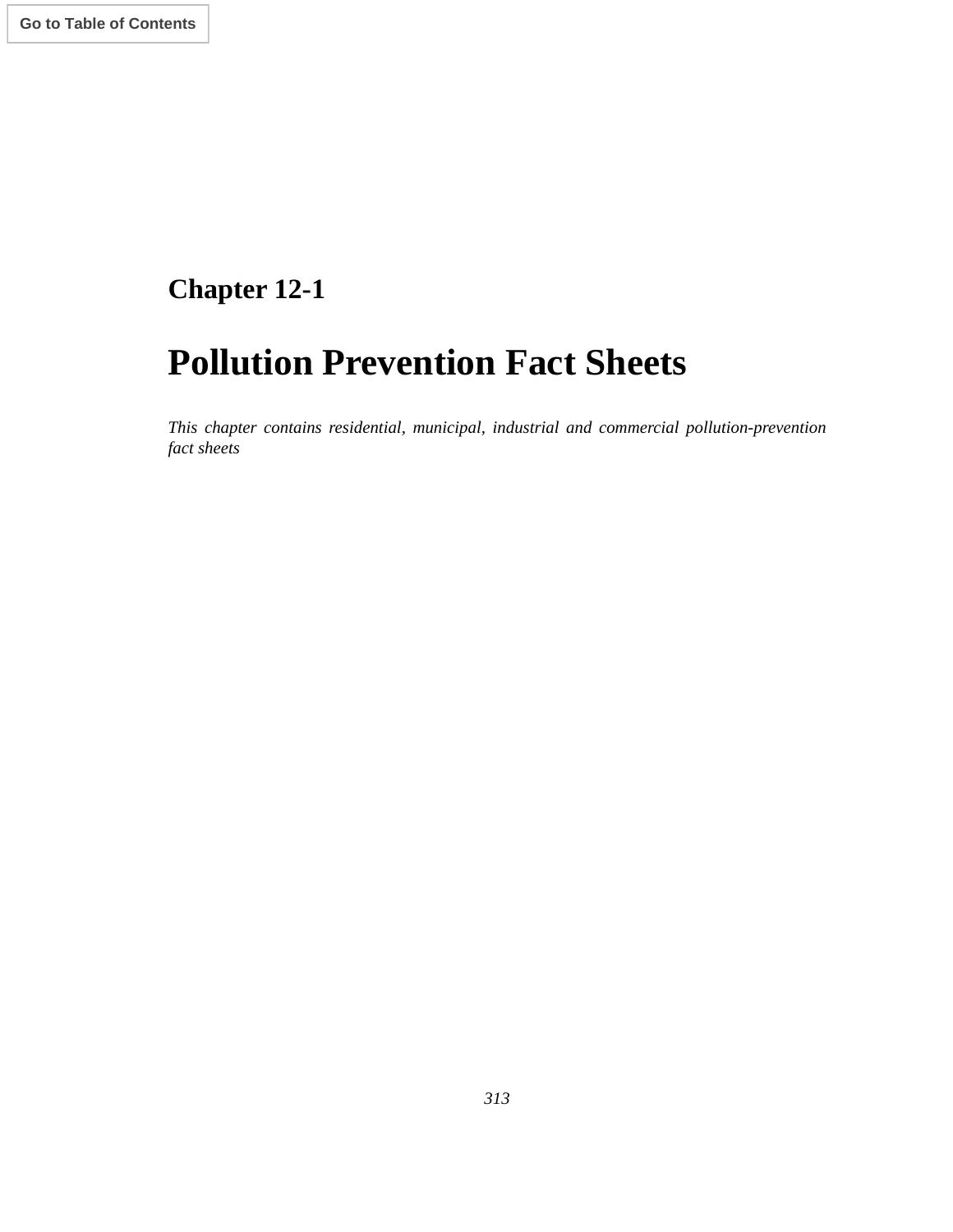#### **Pollution Prevention**



### **Residential Practices**

*Residential pollution prevention practices are household and neighborhood activities that prevent or reduce the contamination of stormwater.*

#### **Key Considerations**

Residential pollution prevention practices prevent or reduce stormwater contamination from residential sources such as yards, driveways, sidewalks, and household products.

These practices are often simple, low cost behavioral changes that improve subwatershed water quality by minimizing the introduction of pollutants including sediment, nutrients, metals, bacteria, trash, oil, and toxins.

Each of these practices are highly suitable and effective in cold climates. Table 12.PREV.1 indicates the pollutants controlled by various residential pollution prevention practices while Table 12.PREV.2 describes some of the methods used for each of these practices. See Photo Credits and References for further information.



*Eagle Valley - Woodbury, MN*

| Table 12.PREV.1 Residential Practices Pollutant Controls (Source: modified from the<br><b>Center for Watershed Protection</b> |                                         |                  |               |                 |                  |                  |               |
|-------------------------------------------------------------------------------------------------------------------------------|-----------------------------------------|------------------|---------------|-----------------|------------------|------------------|---------------|
|                                                                                                                               | <b>Stormwater Pollutants Controlled</b> |                  |               |                 |                  |                  |               |
| <b>Practice</b>                                                                                                               | <b>Sediment</b>                         | <b>Nutrients</b> | <b>Metals</b> | <b>Bacteria</b> | <b>Trash</b>     | Oil              | <b>Toxins</b> |
| Fertilizer and Pesticide Management                                                                                           | Ω                                       |                  | Ω             | Ω               | O                | О                |               |
| Litter and Animal Waste Control                                                                                               | Ω                                       |                  | Ω             |                 | D                | О                | Ω             |
| Yard Waste Management                                                                                                         | O                                       |                  | Ω             | O               | $\odot$          | О                | Ω             |
| Household Hazardous Waste Control                                                                                             | ∩                                       | $\odot$          |               | ∩               | $\bigcirc$       | ●                |               |
| Alternative Product Use                                                                                                       | ∩                                       | ∩                | Ω             | ∩               | O                | O                |               |
| Better Car and Equipment Washing                                                                                              | 0                                       |                  | 0             | ∩               | Ω                | 0                | $\bullet$     |
| Better Sidewalk and Driveway Cleaning                                                                                         |                                         | $\bullet$        | $\bullet$     | ∩               | $\mathbf \Omega$ | $\mathbf \Omega$ | ᠿ             |
| Better Sidewalk and Driveway Deicing                                                                                          | 0                                       | $\odot$          | ≵             | ∩               | O                | Ω                | $\bullet$     |
| Proper Pool Discharge                                                                                                         | Ω                                       | Ω                | Ω             | ∩               | O                | Ω                | o             |
| Septic Tank Maintenance                                                                                                       | ≵                                       |                  | Ω             |                 | O                | Ω                | $\odot$       |
| <b>Exposed Soil Repair</b>                                                                                                    |                                         | 0                | ≵             | ◑               | O                | Ο                | Ω             |
| Native Landscaping                                                                                                            |                                         |                  | ≵             | O               | $\odot$          | О                | Ω             |
| <b>Healthy Lawns</b>                                                                                                          |                                         | $\Omega$         | ≵             | O               | O                | Ω                | Ω             |
| <b>Legend</b>                                                                                                                 |                                         |                  |               |                 |                  |                  |               |
| $=$ Uncontrolled<br>$\mathbf{\Theta}$ = Moderately Controlled<br>Ω                                                            |                                         |                  |               |                 |                  |                  |               |
| $\Theta$ = Slightly Controlled<br>$=$ Significantly Controlled                                                                |                                         |                  |               |                 |                  |                  |               |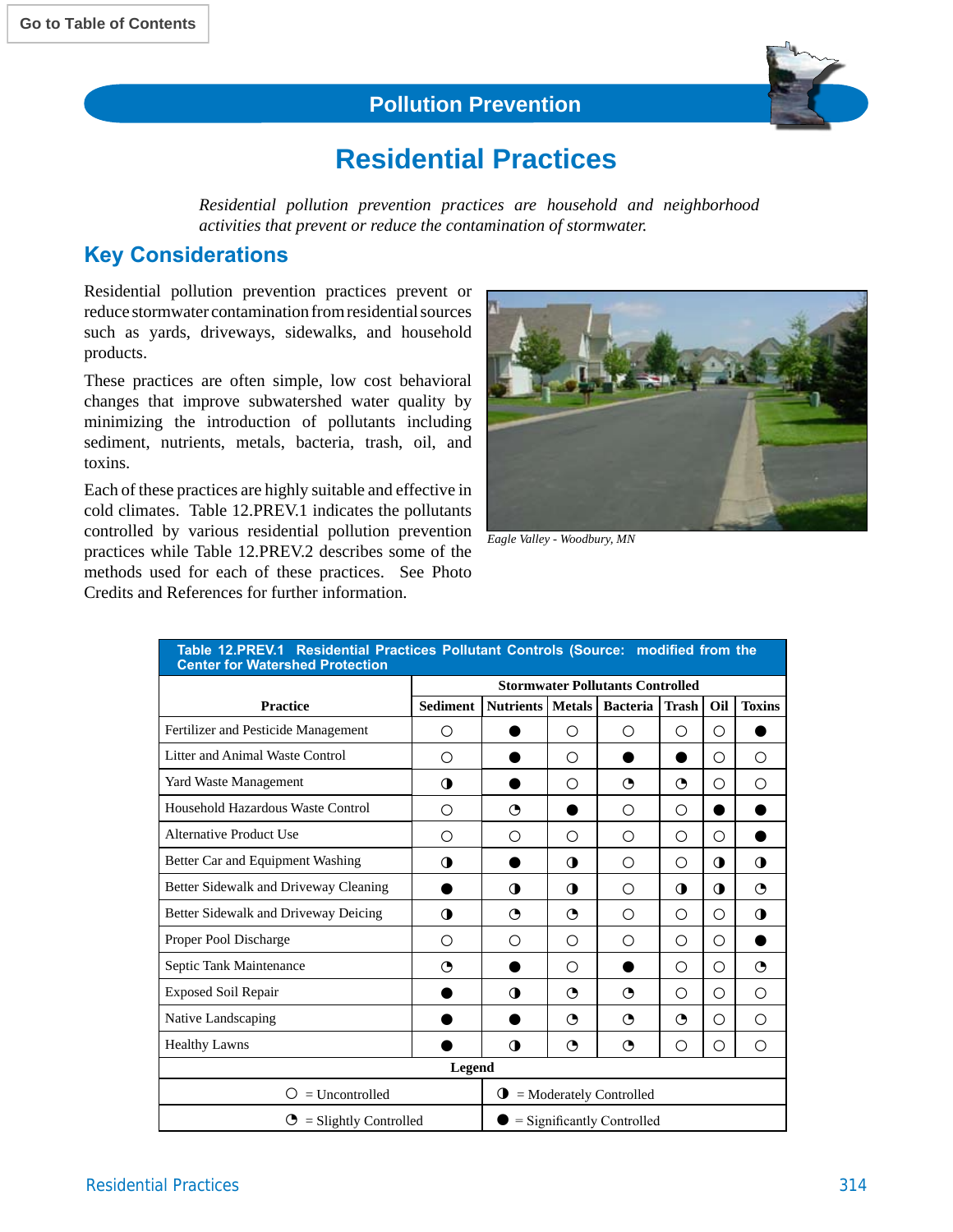

### **Pollution Prevention**

|                                 | <b>Practice</b>                            | <b>Method</b>                                                                                                                                                                                                                                                                                         |
|---------------------------------|--------------------------------------------|-------------------------------------------------------------------------------------------------------------------------------------------------------------------------------------------------------------------------------------------------------------------------------------------------------|
|                                 | Fertilizer and Pesticide<br>Management     | Reduce or eliminate the need for fertilizer and pesticides by<br>practicing natural lawn care, planting native vegetation, and<br>limiting chemical use; follow Minnesota Statutes Chapter<br>18C and federal regulatory requirements on fertilizer and<br>pesticide storage and application if used. |
| <b>SCOOP</b><br><b>OUR POOP</b> | Litter and Animal Waste<br>Control         | Properly dispose of pet waste and litter in a timely manner<br>and according to local ordinance requirements.                                                                                                                                                                                         |
|                                 | Yard Waste Management                      | Prevent yard waste from entering storm sewer systems<br>and water bodies by either composting or using curbside<br>pickup services and avoiding accumulation of yard waste on<br>impervious surfaces; keep grass clippings and leaves out of<br>the street.                                           |
|                                 | Household Hazardous Waste<br>(HHW) Control | Ensure that hazardous waste, including paints, stains,<br>solvents, cleaning products, used motor oil, antifreeze, and<br>pesticides, are disposed of properly by participating in a<br>County household hazardous waste collection program;<br>properly store hazardous waste items.                 |
|                                 | <b>Alternative Product Use</b>             | Use less harmful products including alternative cleaning<br>solutions, pesticides, fertilizers, automotive and paint<br>products to reduce the amount of toxic substances released<br>into sewer systems.                                                                                             |
|                                 | Better Car and Equipment<br>Washing        | Wash cars less often and on grassy areas using phosphorus-<br>free detergents and non-toxic cleaning products or use<br>commercial car washes to prevent dirty wash water from<br>flowing to storm sewer systems and water bodies.                                                                    |
|                                 | Better Sidewalk and<br>Driveway Cleaning   | Sweep sidewalks and driveways and dispose of sweepings<br>in the trash instead of using hoses or leaf blowers to clean<br>surfaces.                                                                                                                                                                   |
|                                 | Better Sidewalk and<br>Driveway Deicing    | Reduce or eliminate the need for deicing products by<br>manually clearing sidewalks and driveways prior to deicer<br>use; use environmentally-friendly deicing products when<br>possible, apply sparingly and store properly if used.                                                                 |
|                                 | Proper Pool Discharge                      | Check local ordinances for pool water discharge<br>requirements; pool water should be discharged to sanitary<br>sewer systems or held for a week or more without addition<br>of chlorine prior to spreading over pervious areas to prevent<br>stormwater contamination.                               |
|                                 | <b>Exposed Soil Repair</b>                 | Use native vegetation or grass to cover and stabilize exposed<br>soil on lawns to prevent sediment wash off.                                                                                                                                                                                          |
|                                 | Native Landscaping                         | Reduce turf areas by planting native species to reduce<br>and filter pollutant-laden runoff and prevent the spread<br>of invasive, non-native plant species into the storm sewer<br>system.                                                                                                           |
|                                 | <b>Healthy Lawns</b>                       | Maintain thick grass planted in organic-rich soil to a height<br>of at least 3 inches to prevent soil erosion, filter stormwater<br>contaminants, and absorb airborne pollutants; limit or<br>eliminate chemical use and water and repair lawn as needed                                              |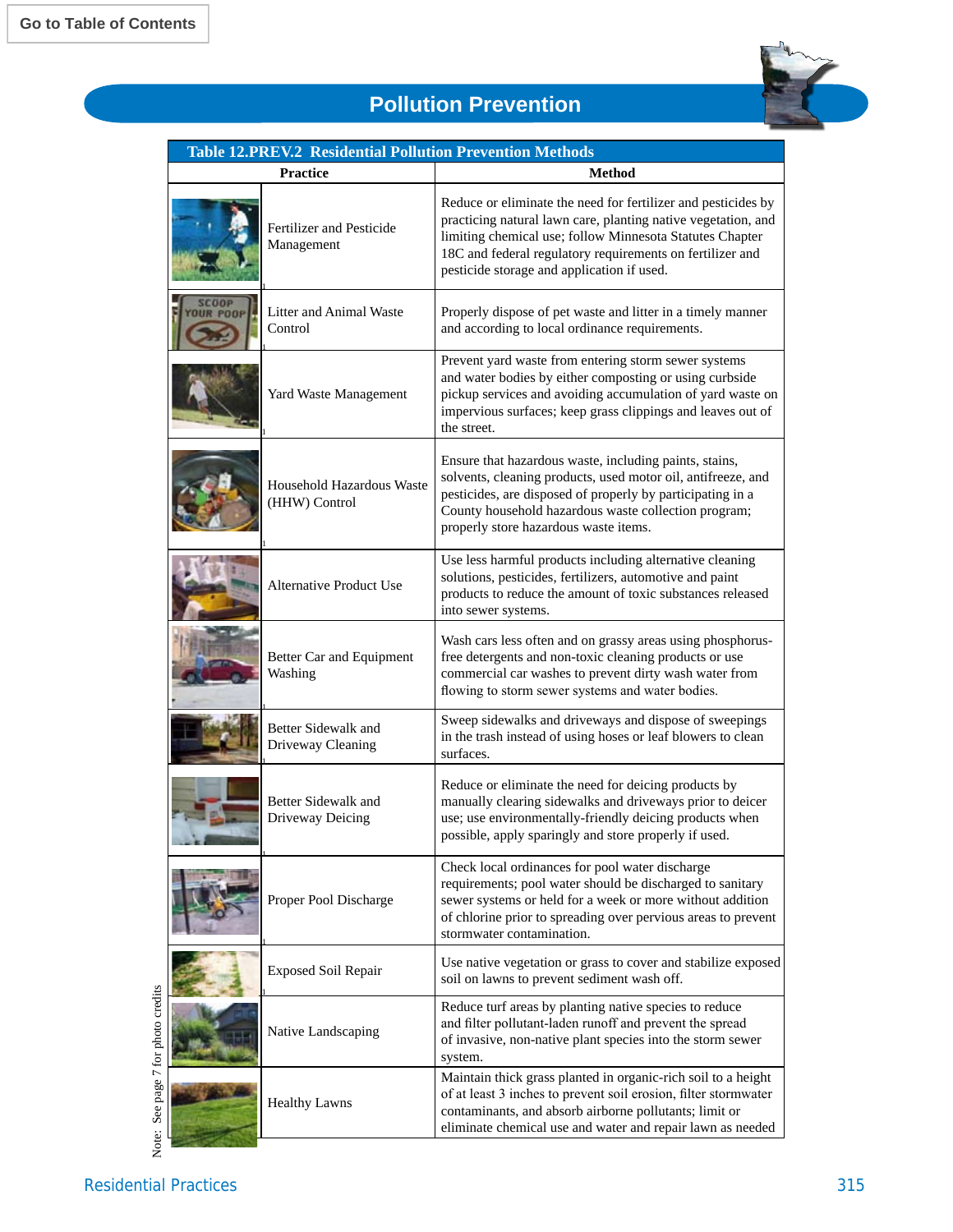

### **Runoff Volume Minimization**

### **Pervious Pavement**

*Pervious pavements reduce the amount of runoff by allowing water to pass through surfaces that would otherwise be impervious. Water can either infiltrate into the ground, if soil permeability rates allow, or be conveyed to other BMPs or a storm water system by an under-drain.* 

#### **Design Criteria**

- Pervious pavement is typically used in low traffic areasincluding overflow parking areas, emergency vehicle lanes, and pedestrian areas.
- In-situ soils should have field-verified minimum permeability rates greater than 0.3 in./hr. Contributing runoff from offsite should be limited to a 3:1 ratio of impervious area to pervious pavement area.
- The selected systems load bearing surface should be suited to maximum intended loads.
- Design storms should be infiltrated within 48 hours. *Grasspave® at Bradshaw Celebration of Life Center - Stillwater, MN*

#### **Benefits**

- Good for highly impervious areas particularly parking lots.
- Reduces need for other storm water BMPs by reducing runoff.
- Construction costs of some systems are less than traditional paving.
- Soil-enhanced turf systems resist compaction, increase infiltration, and provide soils for healthier vegetation.

#### **Limitations**

- Construction costs of some systems are more expensive than traditional paving
- Use depends on infiltration rates of underlying soils.
- Maintenance costs are higher than conventional paving.
- Not recommended for high traffic areas because of durability concerns.

#### **Description**

Pervious pavements can be subdivided into three general categories: 1) Porous Pavements – porous surfaces that infiltrate water across the entire surface (i.e. porous asphalt and porous concrete pavements); 2) Permeable Pavers – impermeable modular blocks or grids separated by spaces or joints that water drains through (i.e. block



pavers, plastic grids, etc.); 3) Amended Soils - Fiber or artificial media added to soil to maintain soil structure and prevent compaction. There are many different types of modular porous pavers available from different manufacturers.

Pervious pavement systems reduce runoff from impervious surfaces by allowing stormwater to pass through the load bearing surface and infill that are selected based upon the intended application and required infiltration rate. Runoff is stored in the stone aggregate base course/ storage layer, if present, and allowed to infiltrate into the surrounding soil (functioning like an infiltration basin), or collected by an under-drain system and discharged to the storm sewer system or directly to receiving waters (functioning like a surface sand filter).

Regular maintenance of pervious pavements is necessary to ensure long-term effectiveness. Annual or semiannual sweeping or vacuuming of surface debris (litter, sediment, etc.) is STRONGLY RECOMMENDED for pavement or pavers. If clogging occurs, the filtration media below the surface may need to be replaced. Manufacturers should be consulted for specific maintenance requirements.

Currently, the MPCA will allow site designers to reduce the water quality volume sizing when using pervious pavement, up to a maximum of ½ acre of new impervious surface. The MPCA will not allow pervious pavements as a replacement for water quality treatment BMPs, such as infiltration or filtration practices.